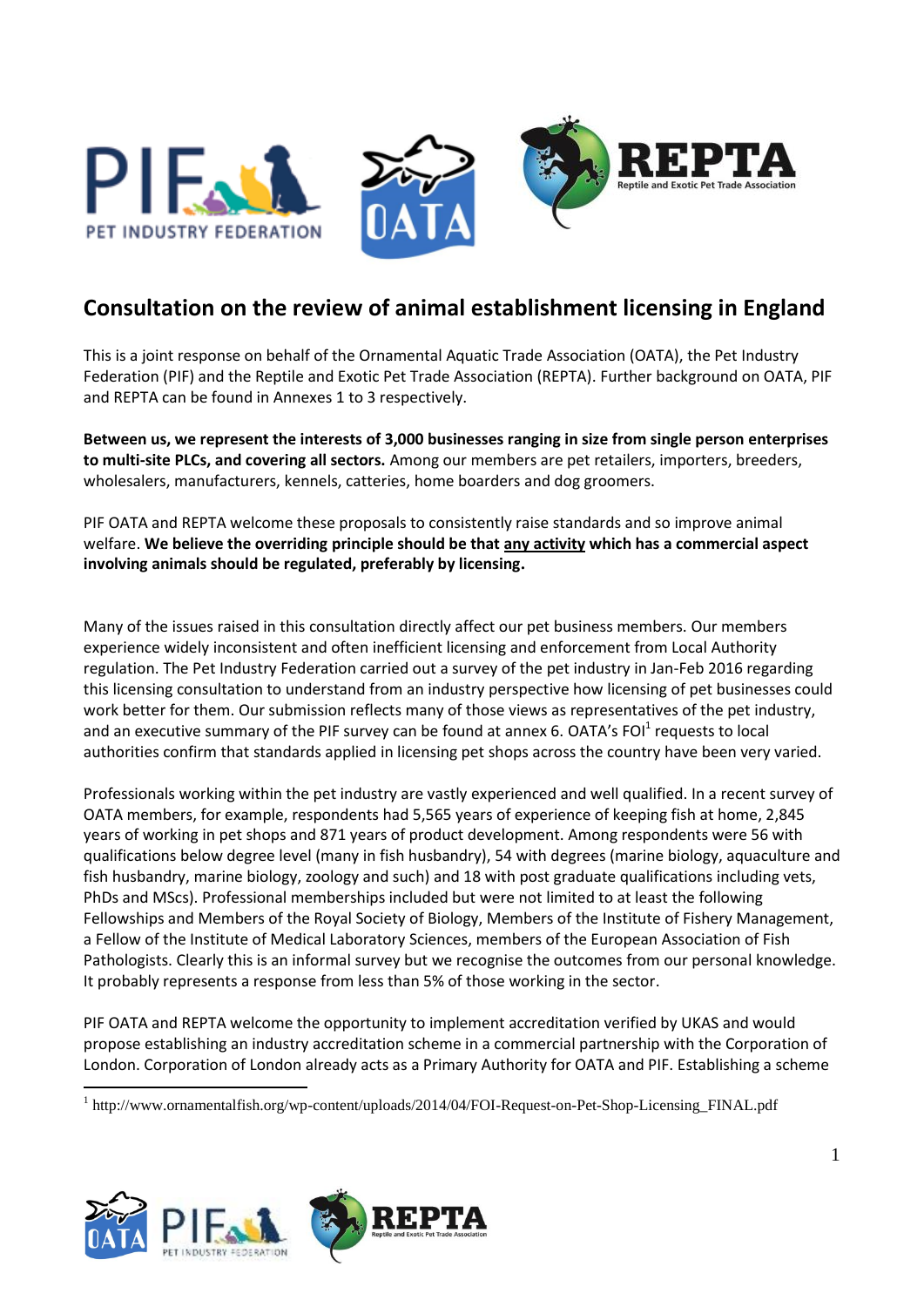with an existing local authority means that any licence issued to members within that scheme would meet statutory licensing legislation, which require a local authority to issue a licence.

For a such an accreditation scheme to be viable local authorities must be held to similar standards of regulation.

In an industry comprising many small business, any proposals for a hybrid scheme involving accreditation being combined with continuing Local Authority regulation must be firmly rejected as it adds regulatory burden with no animal welfare benefits.

Before answering each of the questions in the consultation in turn we wish to make some general points. These points MUST be regarded as applying to the answers given to individual questions.

#### **Definitions and terms**

 $\overline{a}$ 

At Annex 4 we outline definitions for a variety of terms including "animal establishment", "pet animal", "pet keeper" and "operator". We would also like to see the name 'animal establishment licence' changed to 'animal enterprise licence', as this reflects the diverse nature of many animal-related businesses, some of which may not operate from a traditional 'bricks and mortar' establishment, such as pet fairs, consolidators and performing animals.

Licences for pet shops are currently required for "businesses" i.e. commercial enterprises that trade in animals. It is important to clarify what is meant by the term 'trade', in order to:

- ensure that those trading in animals can be identified and that checks are in place to ensure they protect animal welfare and can be held to account for any shortcomings;
- ensure a level playing field between businesses by making sure all requiring licences face the same costs of inspection and all have been properly established as businesses with insurance, tax numbers, planning etc.
- ensure that business to consumer sales are not passed off as consumer to consumer sales and thus deprive the consumer of their rights under the law

To achieve this, we believe the "badges of trade"<sup>2</sup> identified by HMRC should be robustly applied to all transactions in which animals change hands.



<sup>&</sup>lt;sup>2</sup> http://www.hmrc.gov.uk/manuals/bimmanual/bim20205.htm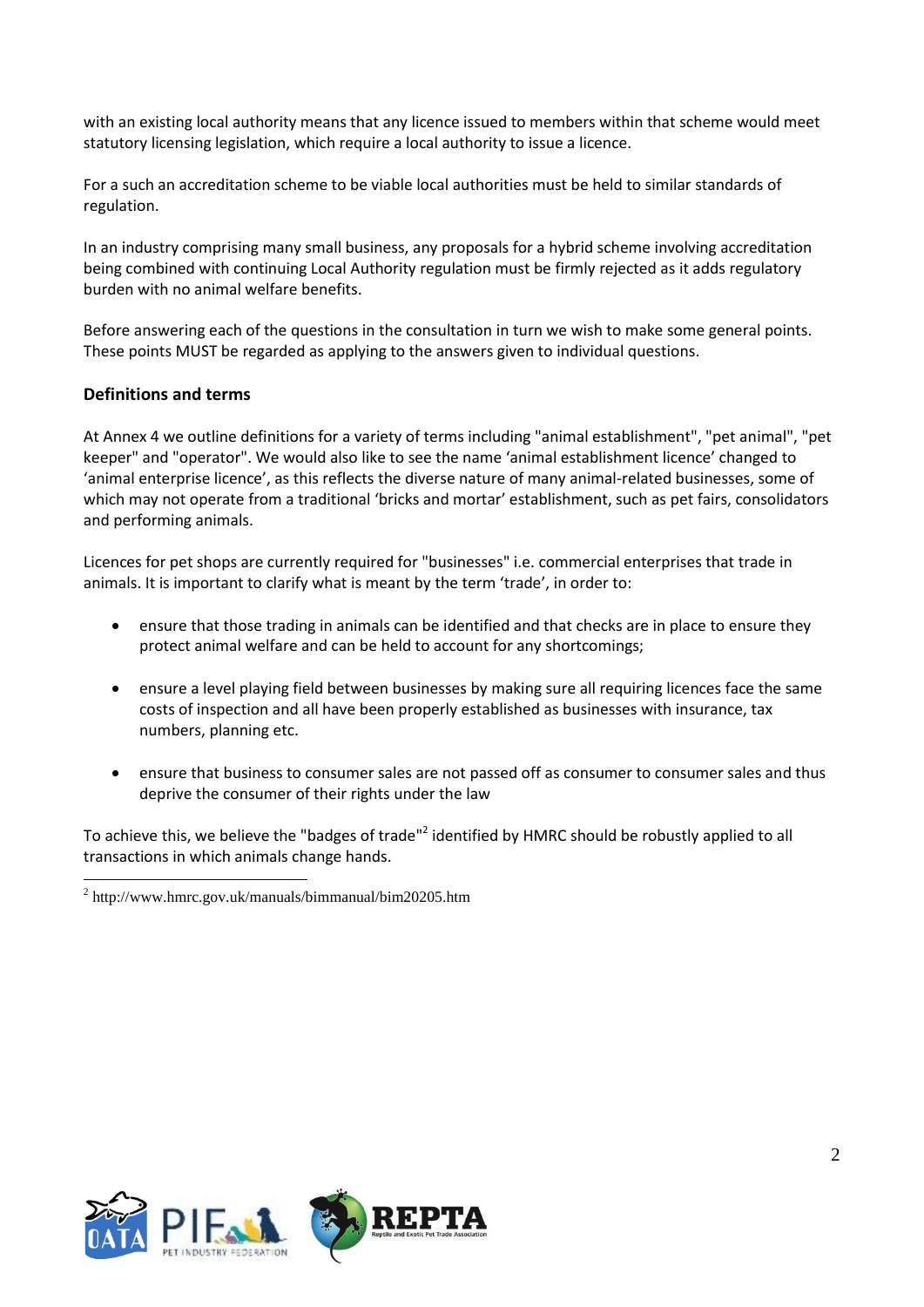## **Enforcement**

Irrespective of how well written legislation is, it is of limited value without good enforcement. Indeed, without good enforcement the outcomes can be entirely contrary to their intention. Good businesses will do their best to abide by the law and the less scrupulous ones will ignore it. This makes it more likely that the unscrupulous, by avoiding the costs of compliance, will succeed, while good businesses carrying the costs of compliance will be undercut and fail to thrive. Good enforcement thus facilitates economic growth and relevant regulators to meet their statutory Growth Duty.

From analysis of the responses to FOI<sup>3</sup> requests to local authorities, it is clear that the standards applied in licensing pet shops across the country have been very varied. A similar exercise has been undertaken this year, the interim results demonstrate that there is still a very picture-of particular note is the fact that 44% of Councils have not yet adopted the most recent CIEH Guidelines on pet vending<sup>4</sup>. This is unacceptable, because it demonstrates that some local authorities could have failed to meet the welfare needs of animals in their area for over 60 years.

We welcome change as long as it brings consistent, coherent standards that are well enforced by inspectors who hold the appropriate qualifications and experience necessary to undertake inspections of animal establishments. Even the best legislation is not effective without good enforcement. Businesses investing in maintaining the welfare of animals in their care deserve recognition. The public should be able to easily identify businesses meeting the welfare needs of the animals they are wishing to buy. Any new licensing scheme must meet these key points.

As well as raising standards among licensed businesses, any future licensing scheme must also robustly enforce the law against those who choose to ignore the law. The investment in training, education and equipment by licensed and responsible premises must not be eroded by those who flout the law and undercut them commercially by failing to protect the welfare of animals. Any future enforcement regime should ensure that bad practice is stamped out and that good business practices are protected and rewarded with 'earned recognition'.

**Any licence issued should enable a pet business to provide reassurance to its customers that the welfare of the pets is vital consideration within that business.**

<sup>3</sup> http://www.ornamentalfish.org/wp-content/uploads/2014/04/FOI-Request-on-Pet-Shop-Licensing\_FINAL.pdf

<sup>4</sup> Report in preparation. See Annex 5 for summary of data received to 4 March 2016.



 $\overline{a}$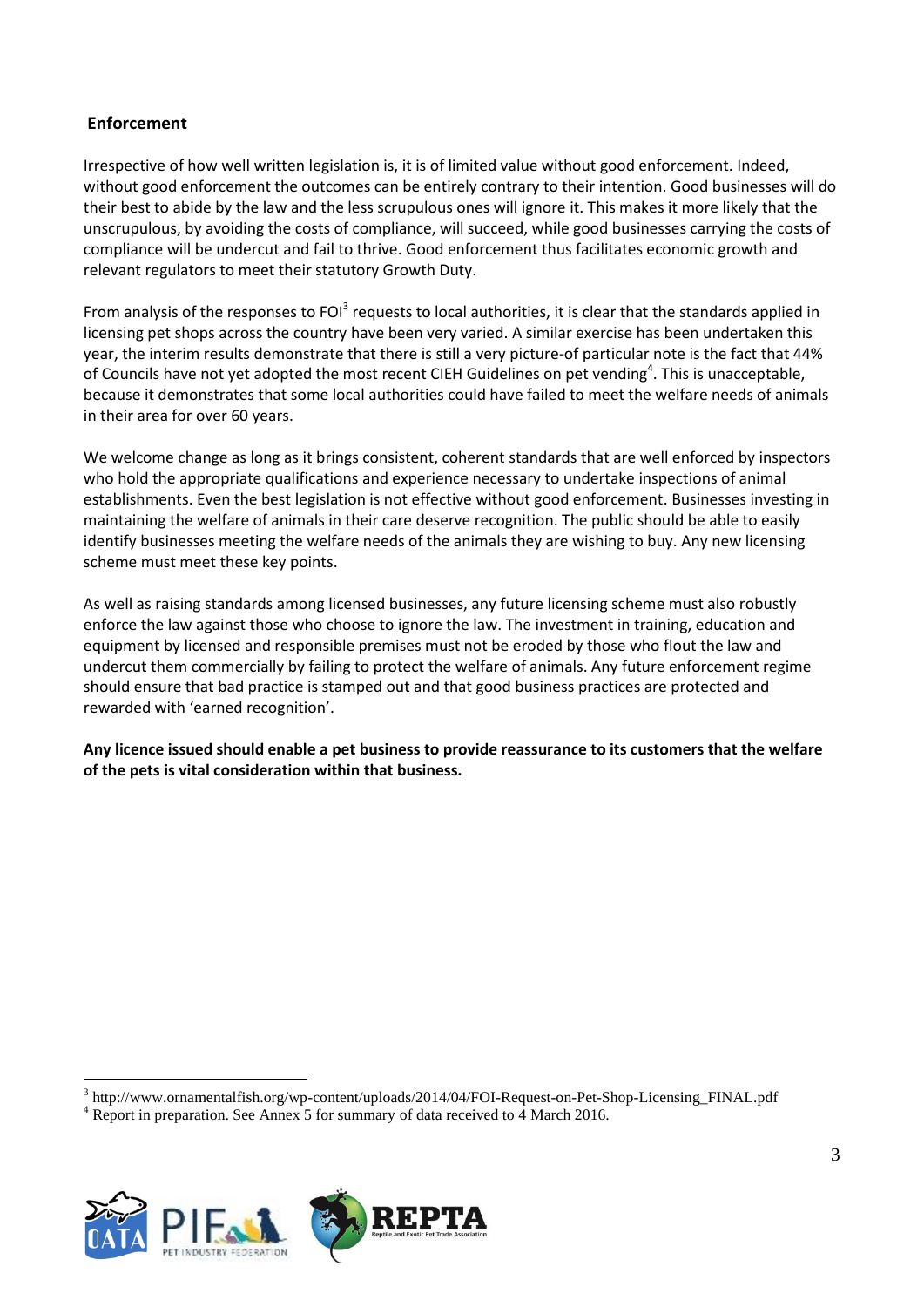## **Question 1: To what extent do you agree or disagree with the proposal to introduce a single Animal Establishment Licence? Please provide any comments or evidence to support your answer**.

OATA, PIF and REPTA agree with the principle of introducing a single generic Animal Establishment Licence and welcome the proposal to introduce revised regulations under the Animal Welfare Act 2006 to update and consolidate the animal licensing system.

A single generic licence makes sense from a policy, administrative and operational level. However, it is essential that the conditions which apply to each regulated activity will ensure the welfare of the animals involved in the regulated activities. It is also essential that licence conditions are consistently applied by all Local Authorities to each of the regulated activities.

Licences should be required by any enterprise satisfying the "badges of trade" test. Certainly anyone buying vertebrate pet animals in (especially if imported) and selling them on to consumers (either from physical sites, via the internet or even if they just trade from the back of a vehicle) should automatically require a licence.

Any relevant enterprise meeting the "badges of trade" test should be able to demonstrate that they meet the norms of being a business before being issued a licence. They should satisfy rates, planning and tax requirements applying to them. This should apply especially when they are found on less obviously commercial sites, for example, where the business is part of a domestic dwelling or a shed in the garden.

In addition, we would like the proposal to address the following:

- that all businesses, whether based in domestic dwellings or more obviously commercial settings, are treated equally in terms of standards applied and access for inspection by appropriate officers;
- all activities by which animals change ownership for a fee are licensed and inspected. Thus pet shops licensed to sell goldfish should not face unequal competition from say fair grounds; or pet shops selling small animals should not face competition from an unlicensed auction house, unless they are required to meet the costs and investment to ensure the animals' welfare;
- that the opportunities this measure affords to consolidate expertise in those undertaking inspections are maximised;
- that this consolidation of expertise is reflected in more coherent, consistent and meaningful inspections that focus on ensuring animal welfare and that supports business investment in staff training and husbandry systems.

Additionally, we believe any new regime should:

- 1) encourage and/or enable greater use of enforcement notices, civil sanctions such as fixed penalties or even prohibition notices (these should be subject to appeal-where an appeal is successful the business should be compensated for costs incurred and/or trade lost);
- 2) make provision in certain cases (severe welfare or cruelty being apparent) for licences to be removed mid-term (subject to appeal and compensation if appropriate as noted above), because currently licences are lost by failure by a licensing authority to renew them;



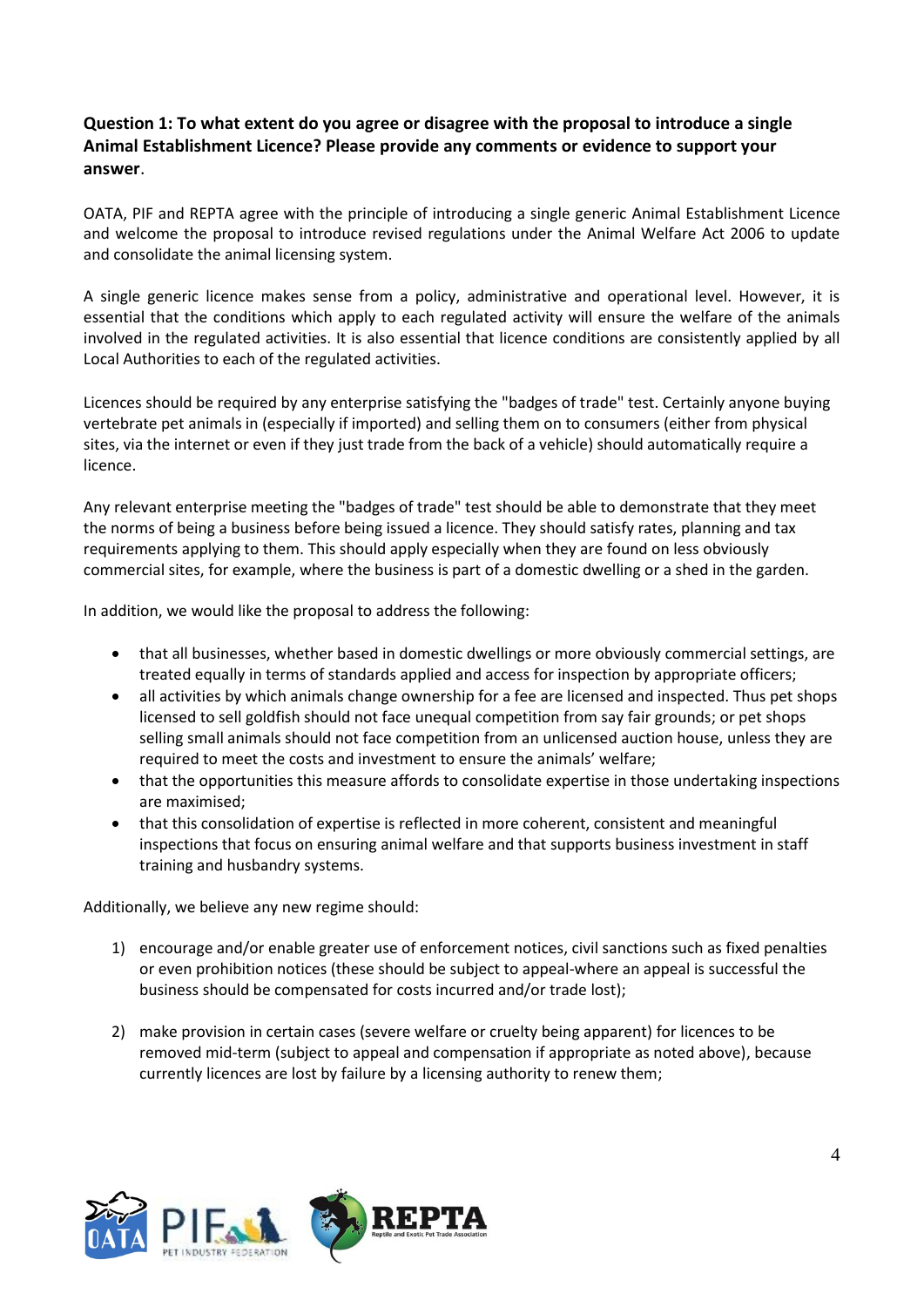3) apply bigger penalties for those trading (as determined by use of the "badges of trade" test) without a licence.

## **Question 2: To what extent do you agree or disagree with the proposal to promote or require use of the Model Conditions by local authorities, for activities where they have been agreed? Please provide any comments or evidence to support your answer.**

OATA, PIF and REPTA strongly supports this proposal which should facilitate the objective of coherence and consistency of standards in new legislation by making them compulsory. The requirement for local authorities to be legally required to use the same model conditions would help to raise standards and safeguard animal welfare within licensed establishments if additional conditions beyond the compulsory standards are applied to. A FOI request survey run by OATA in 2016, revealed that 44% of councils have failed to adopt the 2013 CIEH Pet Vending conditions<sup>5</sup>. This lack of nationwide uptake of the most up-to-date guidelines is a barrier to consistent application of standards and should be addressed in any new legislation.

If additional conditions are applied to licences local authorities should be required to clearly explain in terms of animal welfare why.

Our support for this proposal is subject to the following:

- that the pet trade is given an absolute right to help develop and as necessary review these standards with the relevant sector council taking the lead, as they comprise industry and welfare;
- that campaign groups strongly opposed to pet keeping cannot be expected to constructively comment on a review of animal welfare standards;
- that inspectors must be trained, suitably experienced and competent and have specified mandatory minimum competences;
- That model conditions must be mandatory across both local authority licensing and accreditation scheme.

## **Question 3: To what extent do you agree or disagree with the proposal to prohibit the sale of puppies below the age of eight weeks? Please provide any comments or evidence to support your answer.**

We agree with this proposal, given the importance of the first eight weeks to a puppy from a health and socialisation perspective.

We have agreed with this proposal as the evidence and expert opinion suggests that the optimal age for rehoming is between 6 and 8 weeks. However, when balanced against the risk to puppies if the age was decreased to six weeks and the precedent for eight weeks in other legislation we have agreed with the proposal. We believe that the current ban on licensed breeders from selling puppies under 8 weeks old should continue and be widened to include all sales and non-commercial transactions, where puppies are gifted.

 $\overline{a}$ <sup>5</sup> Report in preparation. See Annex 5 for summary of data received to 4 March 2016.



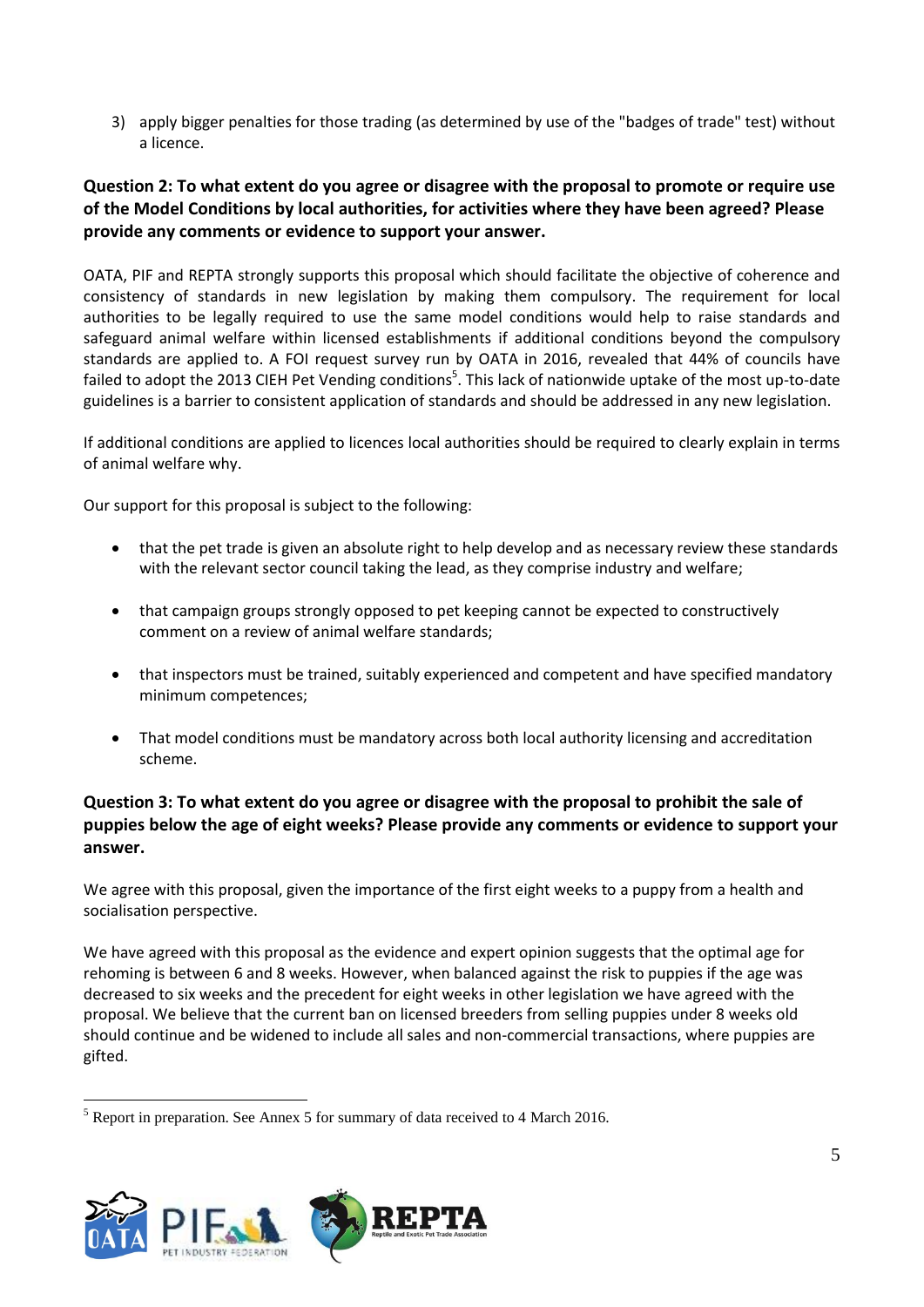The first 60 days (8.5 weeks) in the life of a puppy are widely regarded by veterinary and behavioural experts as critical to the future well-being of the dog. It is the first 12-14 weeks within which puppies learn the most readily about the characteristics of dogs, other animals and humans and this timeframe which is considered as critical to the puppy's future development. One single limit for all dogs is appropriate, simple and easily understood by breeders, the public and enforcement. Eight weeks is, in our view, the best place to draw that line.

We note that other taxa are not mentioned in the question, yet the MLCs currently do not provide precise ages for most other taxa, other than to say that they should be weaned. This needs further clarification.

## **Question 4: To what extent do you agree or disagree with the proposal to make clear that the statutory licensing threshold for dog breeders is set at three or more litters per year? Please provide any comments or evidence to support your answer.**

We agree that the statutory licensing threshold for dog breeders should be set at three or more litters per year and/or when the "Badges of Trade" test applies, rather than focusing on a specific number of animals bred.

## **Question 5: To what extent do you agree or disagree with the proposal to legally require pet sales to provide written information when selling animals? Please provide any comments or evidence to support your answer.**

We agree with the proposal to make it a legal requirement for any vendor of pets to provide written information when selling animals on the proviso that the sector council provide clear guidelines on the quality and quantity of information that must be provided. OATA, PIF and REPTA are members of the APGAW Working Group looking at this issue.

This would ensure consistency and would also help licensing officers assess whether the pet vendor is meeting the conditions of the licence. The pet sector, both charity and industry already produce care information in both print and online versions which cover many different taxa including dogs and cats. Organisations such as The Pet Charity, OATA, and member businesses already produce a range of different care guides. These are an ideal example of information already produced and available for use by responsible pet vendors so as to better inform pet owners and drive positive change in attitudes and behaviours to pet ownership. "Written" information should include an electronic format. Thus information might include hard copy in any form -care sheets, printing on transport devices such as plastic bags for fish or via apps, QR codes or such.

Anyone vending pets (whether they are dog breeders, pet shops or others) should be legally required to make written information readily available. The proliferation of different care guides and information sources should be limited and monitored by the sector council. The considerable footfall through pet shops provides the perfect platform to educate members of the public on key issues relating to a range of pets (even if they do not sell that pet) including dogs or cats and other types of taxa. They are in a unique position to distribute advice on welfare and responsible pet ownership to a large customer base which could include hard-to-reach groups.

The ideal time to transfer information to a new owner is at point of sale. To ensure advice is of the highest standard, anyone selling a pet should be required to hold a relevant qualification or be able to prove that they possess the requisite knowledge when selling pets and that they pass on correct information to new



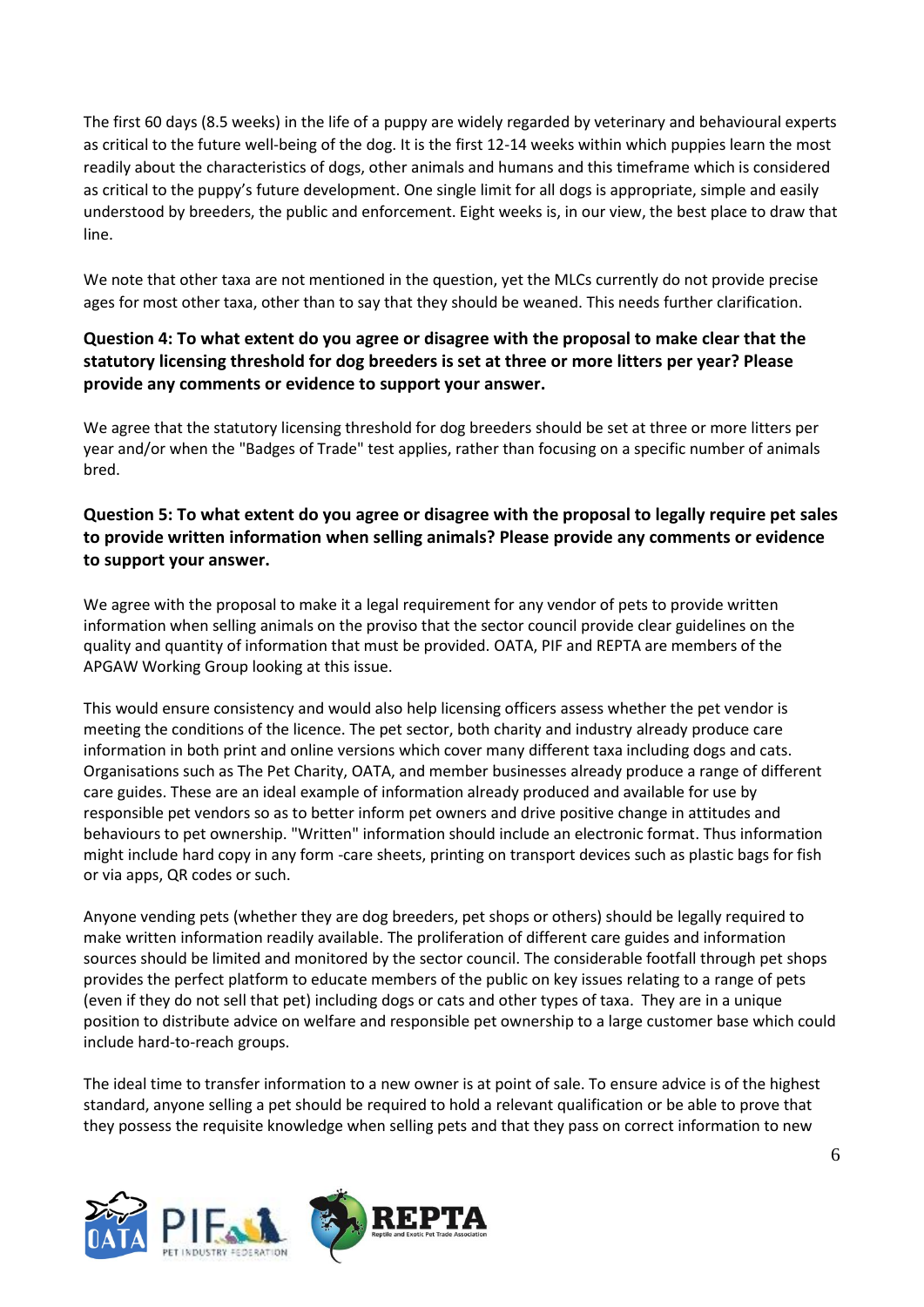owners. Training and qualifications should be level 2 for shop staff and level 3 for managers, and standardised to guarantee uniformity across the country. Training should also be evidence based and up to date to ensure quality. This training should be assessed and revised on a regular basis to reflect current knowledge and understanding of animal welfare. Qualifications should be mandated into the relevant model conditions.

Dog breeders or any other breeders who sell directly to the public, as well as online sellers should also be required to provide specific written information.

## **Question 6: What other proportionate measures could address concerns around the care of exotic animals?**

As there is no clear definition of "exotic" in the consultation document this is a difficult question to answer.

Exotic animals are animals are defined scientifically as those not native to the United Kingdom. Virtually every pet species is therefore technically 'exotic'. Even dogs and cats are not native species and are thus 'exotic' although they are commonly referred to as 'domesticated' - another ill-defined term.

Assuming either the English or biological definition is used, i.e. anything not native to the location they are kept is used, then this applies to all bar possibly 2 of the 4,000 fish species in the UK ornamental fish trade and hobby. All other mammal species, all cage birds as well as reptiles and amphibians are exotic. The Animal Welfare Act and thus the requirement to provide the "five needs" applies equally to all taxa whether exotic or not, and thus we see no need for any such distinction to be drawn between them.

Additionally, we feel that if the requirement for point of sale information is sufficiently robust (as detailed in our response to question five), then this should remove the requirement for other measures to be in place specifically regarding the care of exotic animals. All taxa have specific husbandry needs which need to be understood by the new owner, regardless of whether they are small furries, birds, reptiles or fish.

## **Question 7: To what extent do you agree or disagree with the proposal to allow licences to be issued for a fixed term, set at any point in the year? Please provide any comments or evidence to support your answer.**

OATA, PIF and REPTA unanimously agree with this proposal.

By spreading the work load on inspectors it should enable fewer better trained inspectors with adequate expertise to undertake meaningful inspections.

## **Question 8: To what extent do you agree or disagree with the proposal to increase the maximum length of a licence that local authorities may issue to up to three years? Please provide any comments or evidence to support your answer.**

We agree that a risk-based approach to inspections, such as is often the case with livestock establishments, would allow local authorities or other agency responsible for licensing to focus their resources where they are most needed.



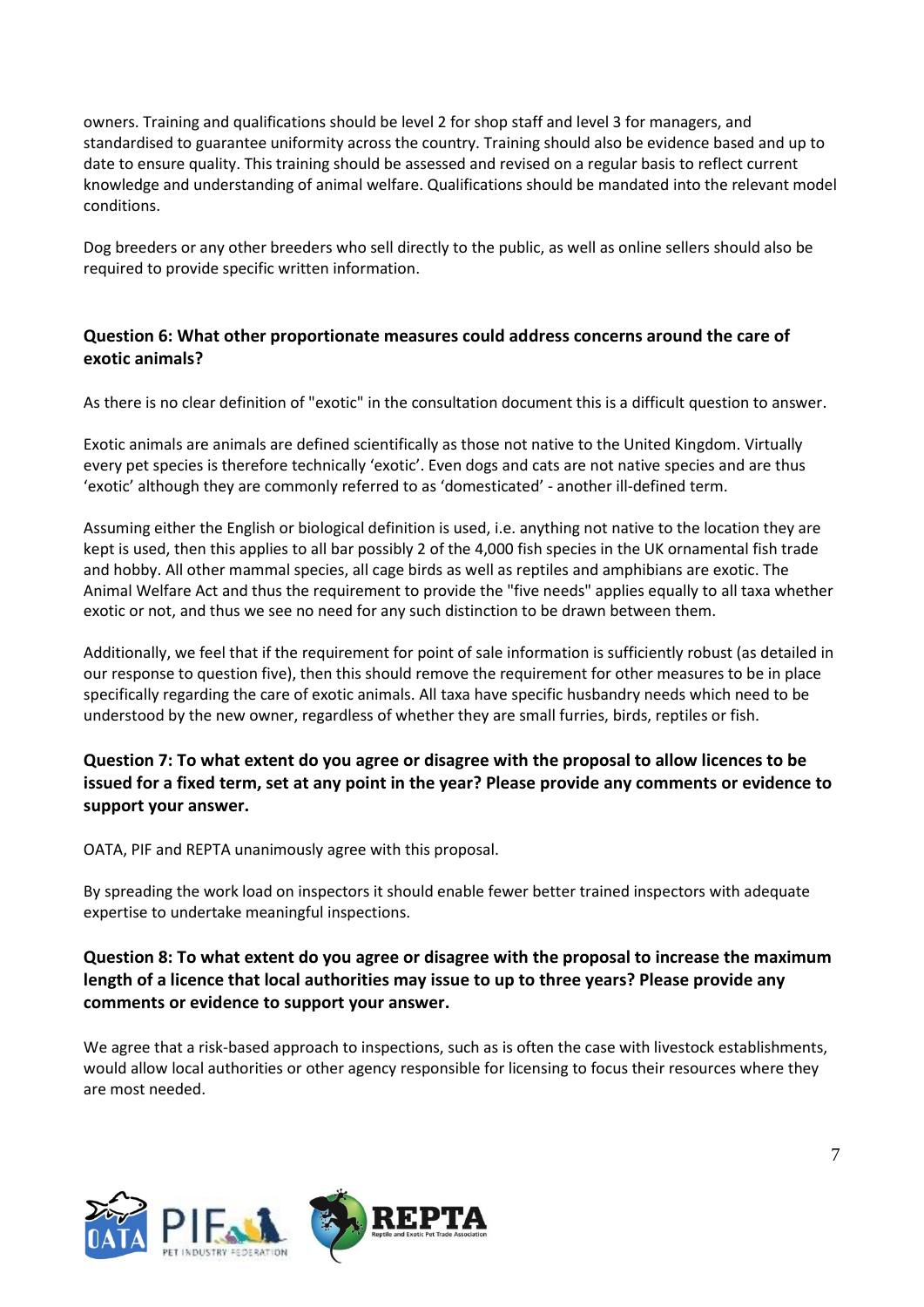Any inspection scheme should permit "earned recognition i.e. well run sites may be inspected less. This reduces their costs and by so doing rewards their investment (training, equipment and facilities etc) in animal welfare. However, sites of lesser quality are subject, at their expense, to greater levels of official scrutiny.

However, any inspection protocol of retail sites should take account of the degree to which they are visited by members of the public. Sites selling only via the internet are not open to the same level of scrutiny as sites trading in the manner of traditional retailers i.e. they are open to the public and are visited by them regularly, in numbers, without notice. The footfall through traditional pet shops in the UK may approach 60 million; that is a number of visitors equivalent to the total population of the UK.

It should be made clear that licences can be issued for any period between 1 and a maximum of 3 years (depending on the quantum of "earned recognition") rather than either 1 or 3 years.

## **Question 9: To what extent do you agree or disagree with the proposal to allow licence holders to transfer licences to new owners of the same premises, subject to notification of and approval by the local authority? Please provide any comments or evidence to support your answer.**

We agree that licences should be transferable in the way described, as long those to whom the licence is transferred can demonstrate animal husbandry and welfare competence to an acceptable level. For instance, if a business has a new owner who retains all the relevant competent staff in post, then a transfer should be possible.

When licences are transferred to new owners (and where it has not previously been revoked), the sites under new ownership should be inspected within two months of new owners taking over, to ensure that standards have not slipped.

In instances where a licence is revoked for reasons of failing to meet the welfare needs of animals, it should not be transferable to someone previously associated with the licensed enterprise (relative, member of staff or such) even if they become owners. This would prevent a business from continuing to trade if the person whose licence was revoked remains associated with or benefits directly or indirectly from the continued operation of the establishment.

## **Question 10: To what extent do you agree or disagree with the proposal to require licence holders to notify local authorities of major changes, such as a change of premises or scale of activities? Please provide any comments or evidence to support your answer.**

OATA, PIF and REPTA agree with this proposal, but would a clear definition of what is meant by 'major changes'.

For instance, if the licensed premises were expanding (e.g. boarding kennel increasing the number of runs; pet shop extending the size of their shop to incorporate additional taxa), then we would expect the business to have to notify the local authority, as this is likely to have an impact on the particulars of their licence.



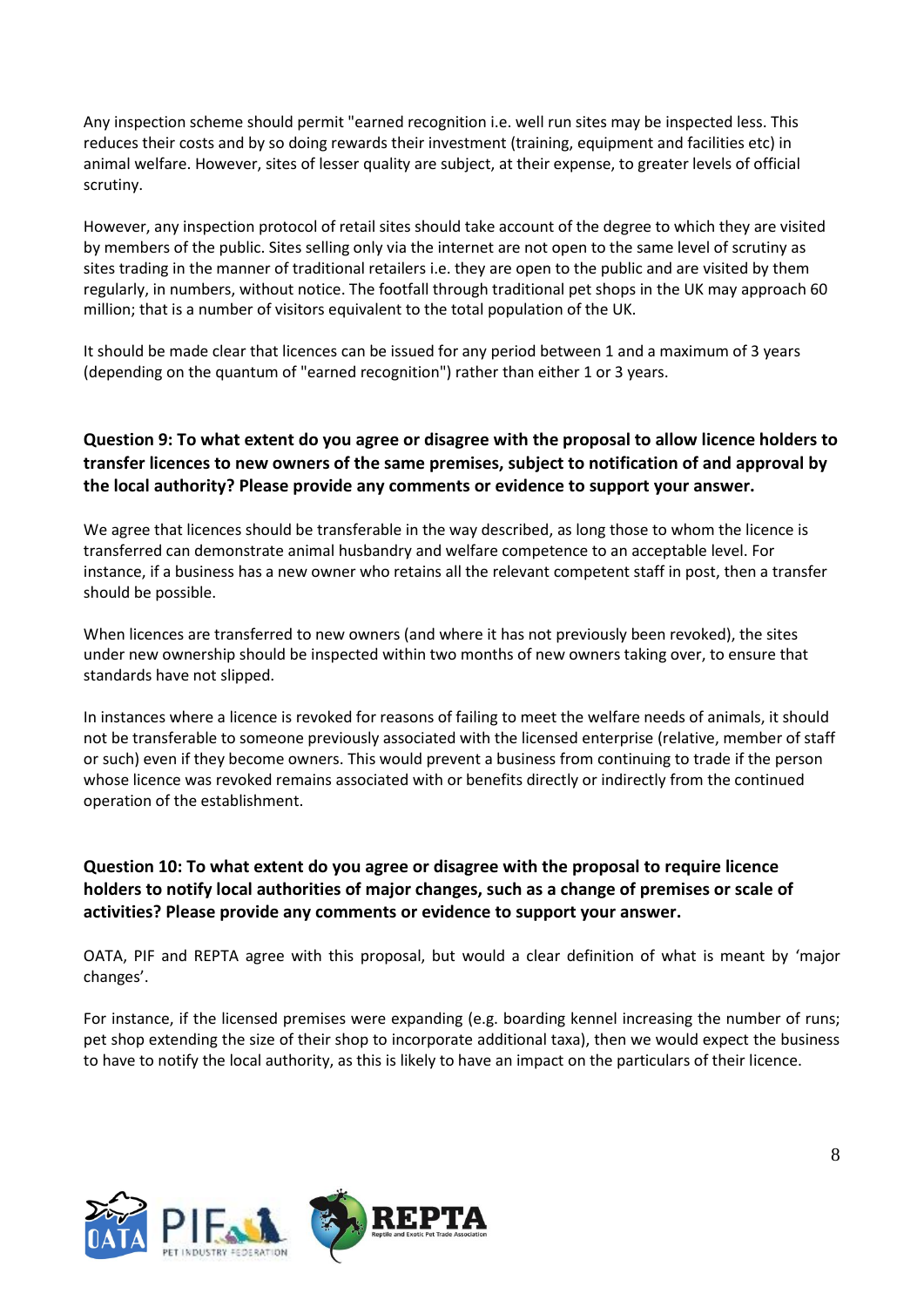## **Question 11: To what extent do you agree or disagree with the proposal to maintain the registration requirement for performing animals? Please provide any comments or evidence to support your answer.**

We agree with this proposal, but would like to see the registration requirement taken further to fall under the auspices of a licensing or other regulatory scheme. As stated in question 1 we believe any animal enterprise meeting the "badges of trade" test should fall under the such a requirement.

## **Question 12: To what extent do you agree or disagree with the proposed changes to the registration system for performing animals? Please provide any comments or evidence to support your answer.**

We believe the remit of the current Act needs clarifying as it is commonly thought to have been introduced to regulate the training of animals such as lions, bears etc. for circuses or street performances. However, in recent years some Local Authorities have interpreted this to also cover dogs shows where dogs parade.

Over the last decade has seen the rise of animal enterprises commonly referred to as 'animal encounters', these are sometimes misleadingly referred to as mobile zoos. Some such animal enterprises are registered with the relevant Local Authorities under the Performing Animals (Regulation) Act, others are not. Some Local Authorities refuse to register animal encounters business under the Act as they do not believe it is applicable.

Other issues have arisen where Local Authorities have taken the view that fish exhibited in a temporary aquarium at a trade or public show constitute 'performing animals' and thus require the exhibitor to be licensed under the aforementioned Act.

We do not believe that it is clear what the Performing Animals (Regulation) Act encapsulates and as such this needs clarifying. The Performing Animals (Regulation) Act 1925, Section state:

**(1)** No person shall exhibit or train any performing animal unless he is registered in accordance with this Act.

#### **Notes:**

**(5)** Interpretation, rules, and expenses

The expression "exhibit" means exhibit at any entertainment to which the public are admitted, whether on payment of money or otherwise, and the expression "train" means train for the purpose of any such exhibition, and the expressions "exhibitor" and "trainer" have respectively the corresponding meanings:

## **Question 13: To what extent do you agree or disagree with these proposals on powers of entry? Please provide any comments or evidence to support your answer.**

We do not agree that reasonable notice should be given of the application of a warrant nor that a maximum of four persons may make use of the power of entry. We believe that it would compromise animal welfare if it was not possible for a sufficient number of persons to enter premises to carry out an inspection and take the necessary action to protect animal welfare. For example, in establishments with a large number of



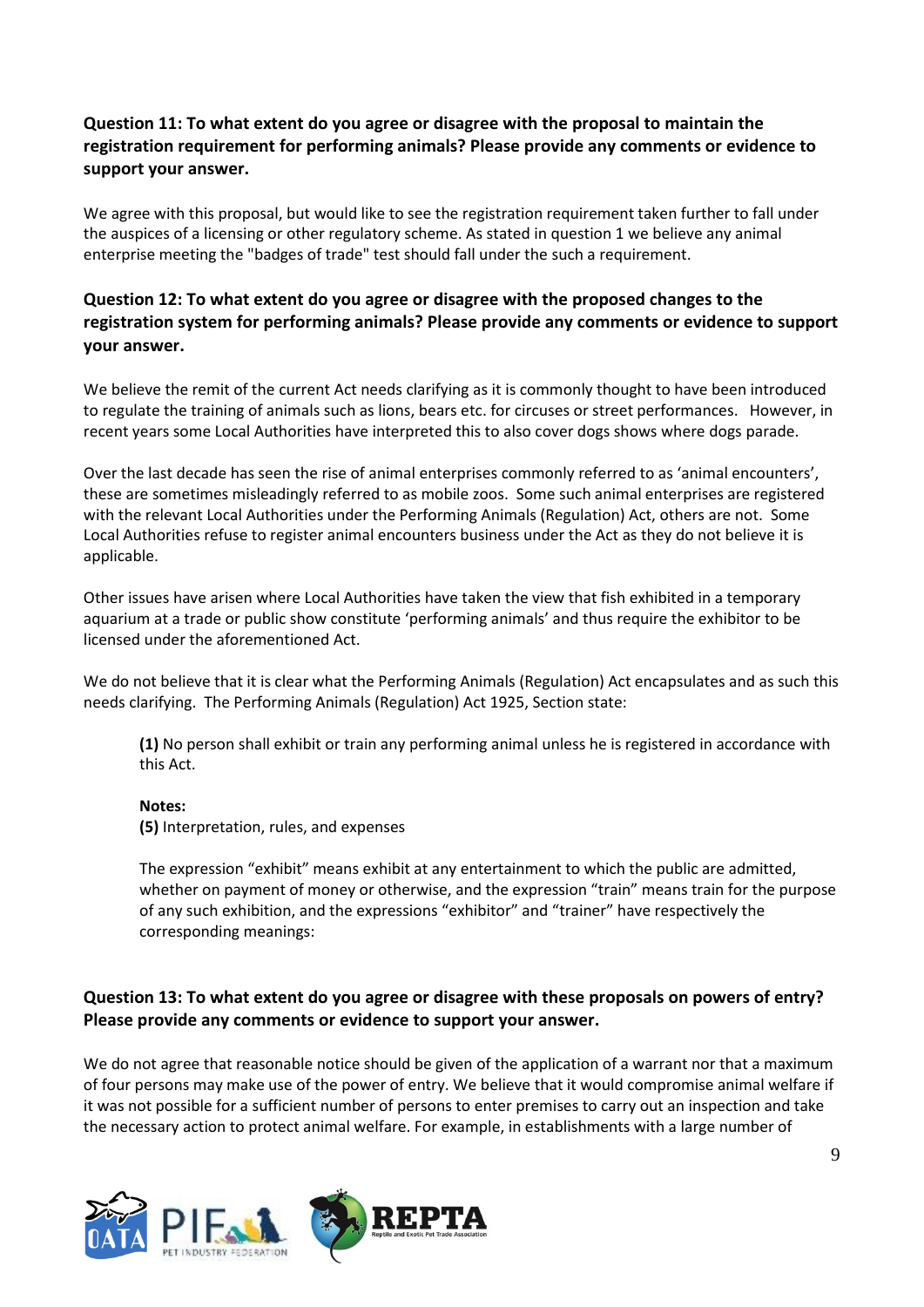animals, there would need to be a sufficient number of persons to be able to document evidence, make arrests and to attend to the animals. We do not believe that four persons will be sufficient in every circumstance.

We also strongly disagree that notice should be given of the entry, as this would for allow changes to be made before the inspection such as the removal of animals or the improvement of conditions.

In addition, the current pet shop licence not only covers 'high street' shops, but also pet vending from private dwellings. If the HMRC 'badges of trade' are applied to ascertain who is and who isn't a business, it follows that anyone described as a business needs a licence if they sell animals. Therefore, the same rights of entry must be applied to anyone who holds such a licence. Similarly, this should apply to home boarders and pet crèches who currently would be licensed under the Boarding Establishment Act 1963, all of whom could be operating from a 'home' but also operating as a business.

#### **Physical sites**

Local authorities currently have a right of entry to licensed pet shops. Where they find poor welfare standards they may require improvements. The options then include that the retailer:

- 1. makes the improvements required and all returns to normal;
- 2. fails to make improvements and could face their licence being revoked or not renewed;
- 3. voluntarily gives up their licence.

It is an irony that in the latter two instances (2 &3) the local authorities officer may find it more difficult to investigate continuing issues i.e. a *de facto* petshop, as the premises are no longer licensed. The law should ensure that investigation of continuing activities as a pet shop in either of these scenarios is facilitated.

If the provision that dwellings or parts of them may be licensed, then rights of entry by officials should be absolutely equivalent to animal establishments on more conventional commercial retail sites.

There are businesses that trade from the backs of vehicles only, for example, picking up animals at an airport and selling to public at service stations. There should be a right of entry to these vehicles under any proposed legislation.

#### **Closed website groups**

There is evidence that *de facto* "enterprises" are operating as pet shops by using closed websites. Clearly the internet has moved the goal posts for those choosing to avoid visits from the public or scrutiny of the licensing process. Legislation concerning the powers to investigate such closed internet sites must enable investigation of them as though they were physical sites to ensure animal welfare and that they are subject to the same scrutiny and conditions as all licensed pet establishments.



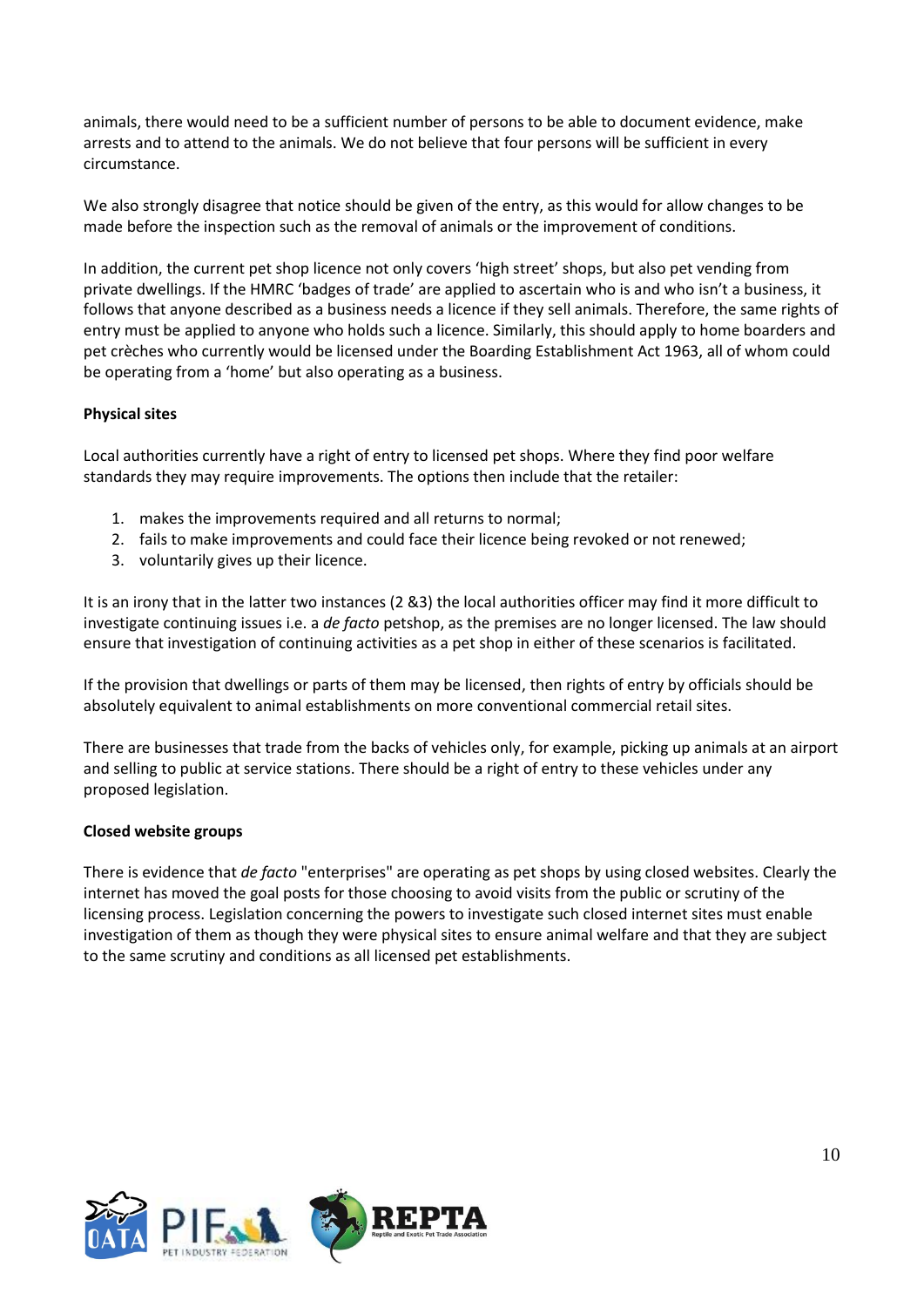**Question 14: To what extent do you agree or disagree with the proposal to allow an exemption from licensing requirements for businesses affiliated to a body accredited by UKAS? Please provide any comments or evidence to support your answer.** 

OATA, PIF and REPTA agree that an exemption from licensing requirements should be allowed by those affiliated to a third party scheme accredited by UKAS.

There should be a requirement, however, for all schemes, whether UKAS, local authority or Primary Authority schemes, to reach the same standard of licensing. All inspectors/auditors undertaking the inspection should be subject to standardisation of training and be required to use the same inspection conditions. All animal establishment inspectors should have achieved an agreed level of specialised training or experience to ensure consistency of licensing across the UK, regardless of which scheme is being used. The training programme for animal licensing inspectors should be approved by the sector councils and could lead to recognised vocational qualifications, such as with a body like City & Guilds.

In addition, there will need to be a level playing field with regard to the standards of the licence between various third-party inspection schemes and local authority licensing schemes. This will help safeguard animal welfare and avoid any unscrupulous pet businesses choosing the least onerous scheme available to them. The various schemes offered would compete for clients to license on service level and cost. Third-party accreditation schemes would also need to include powers of entry.

We propose that a framework is put in place by government setting out how both UKAS accredited schemes and local authority inspections can operate to the same high standards, and with the same level of training, so that the UKAS schemes are not disadvantaged by the set up and ongoing costs of UKAS accreditation versus local authority costs.

## **Proposal**

Some UKAS accredited third-party schemes exist in our sector. The Kennel Club Assured Breeder Scheme, and the SAI Global red tractor scheme are existing examples that could extend their scope.

A further, collaborative scheme is also proposed by OATA, PIF and REPTA, who together will form a company that contracts an organisation such as the Corporation of London to undertake inspections. We intend to discuss with the Corporation of London what mechanisms could be put in place to ensure that statutory enforcement can be called upon when needed, utilising their existing experience as a Primary Authority.

The scheme would be open to both member and non-member businesses of OATA, PIF and REPTA which require licences to operate (although the cost would be higher for non-members), and inspections would be undertaken by a bank of fully trained and specialist animal licence inspectors, working to the latest model licence conditions and co-ordinated by the City of London Corporation. The intention is for the scheme to become UKAS accredited. The City of London Corporation is already contracted by a number of other local authorities to undertake licence inspections, so the shift to a more formalised, accredited licensing scheme rolled out on a national scale would not be too difficult to realise.

Consideration still needs to be given to the complaints procedures should the general public complain about any licensed premises. Under the consultation proposals, the local authority would not be issuing licences



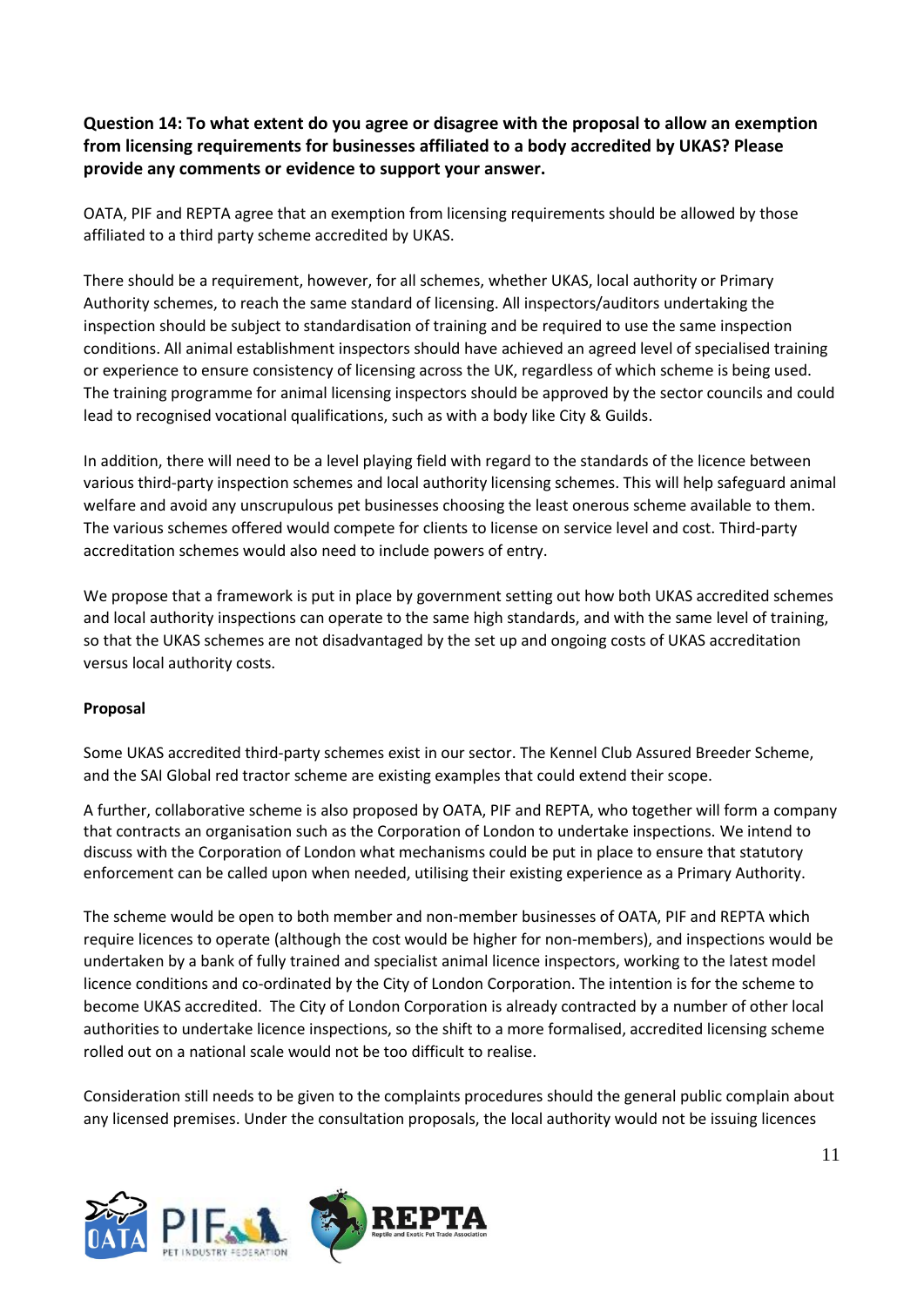for schemes run by accredited third parties. As a result, the local authority would probably need to hold a list of the licensed premises in their area and should a complaint arise, be in a position to wither deal with it or pass it on to the relevant accredited inspection scheme. Further thought would need to be given to how local authorities would manage complaints from a cost perspective if the inspection was undertaken by a third party.

## **Question 15: Do you think sector-led UKAS-accredited certification schemes could improve animal welfare in unlicensed areas? If so, what would work best and how could this process be encouraged?**

We agree that sector-led accredited schemes would be beneficial to the parts of the pet industry which are currently unlicensed. Many of these unlicensed sectors contain businesses which have direct contact on a daily basis with pet animals and the fact that there is no regulation or training in place for many of these sectors has profound implications for animal welfare. There are no minimum standards to adhere to, no scrutinising of their business practices and no requirement for any training or qualifications, yet pet owners entrust their pets to these businesses. Whilst there may not be any government appetite for formal legislation to be drafted to cover such areas, there is the potential for sector-led lists or registers to be developed by bodies such as trade associations. Such lists can set minimum standards for joining and develop training schemes to ensure professional competence.

The grooming industry is one such area where it is crucial for more measures to be in place to protect the industry and to protect animal welfare. The British Dog Groomers' Association (part of PIF, the UK trade association for pet businesses) is currently developing a register for individual groomers that the public would be able to consult in order to find a professionally qualified and accountable groomer who has the competence and ability to groom a dog safely. Minimum requirements will include the requirement to hold the City & Guilds Level 3 Diploma, which contains units which cover safety in the salon and correct use of grooming equipment. In time, we would like to see such a scheme recognised by the government and feel that the BDGA is the right body to manage such a register.

In addition, PIF has been working with the Dogs Trust and the RSPCA to develop a code of conduct for dog walkers for its member businesses and which spells out what it expects PIF dog walking members to adhere to. City & Guilds are releasing a Certificate of Competence in Dog Walking and Pet Sitting in June 2016 which should be available through colleges and could form the relevant qualification for this sector.

We believe that once the new licensing proposals are implemented that further consideration should be given to licensing dog groomers, dog walkers and re-homing centres/sanctuaries in order to safeguard animal welfare in the UK.

While noting the scope of this consultation covers those animal establishments licensed by local authorities OATA would like to see as the opportunity arises that welfare considerations be more directly reflected in other inspections in the ornamental fish sector.

Thus under The Aquatic Animal Health Regulations many businesses are required as importers or wholesalers to become Aquaculture Production Businesses (APB). Primarily this Regulation and the inspections undertaken focus on biosecurity. These Regulations and inspections are enforced by the Fish Health Inspectorate -they appear the most competent agency to undertake inspections in that part of the supply chain p. as without good welfare the disease status of aquatic organisms and hence biosecurity could be compromised. We believe inspections that already take welfare into account by secondary intention may include an element more directly addressing and assessing animal welfare. A businesses status as an APB



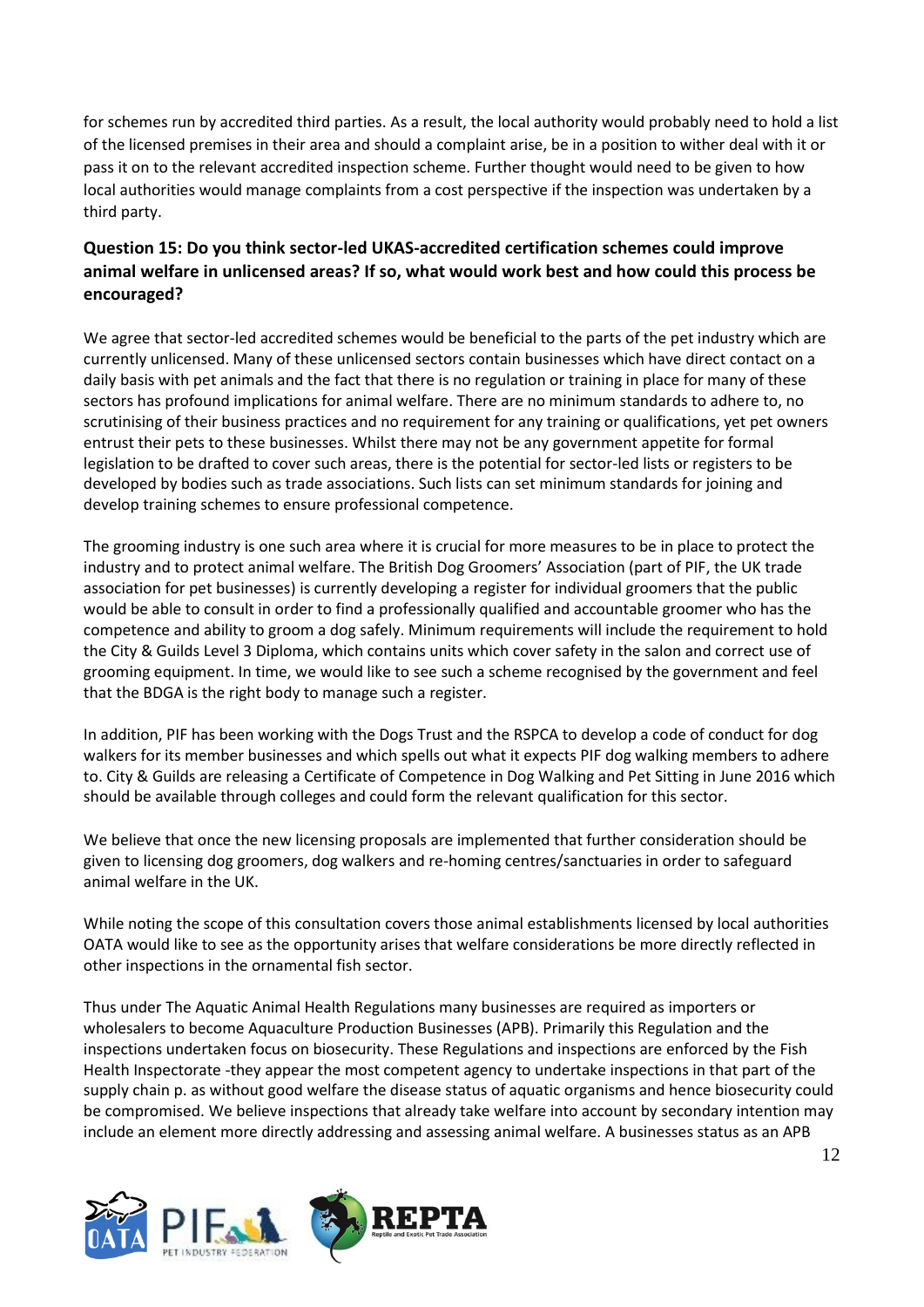should be linked to its ability to maintain welfare and biosecurity. This provision might equally apply to fish farms.

We believe there are wholesalers that are neither APBs nor licensed pet shops should be subject to inspections by the FHI for welfare and meet the standards required of APBs.

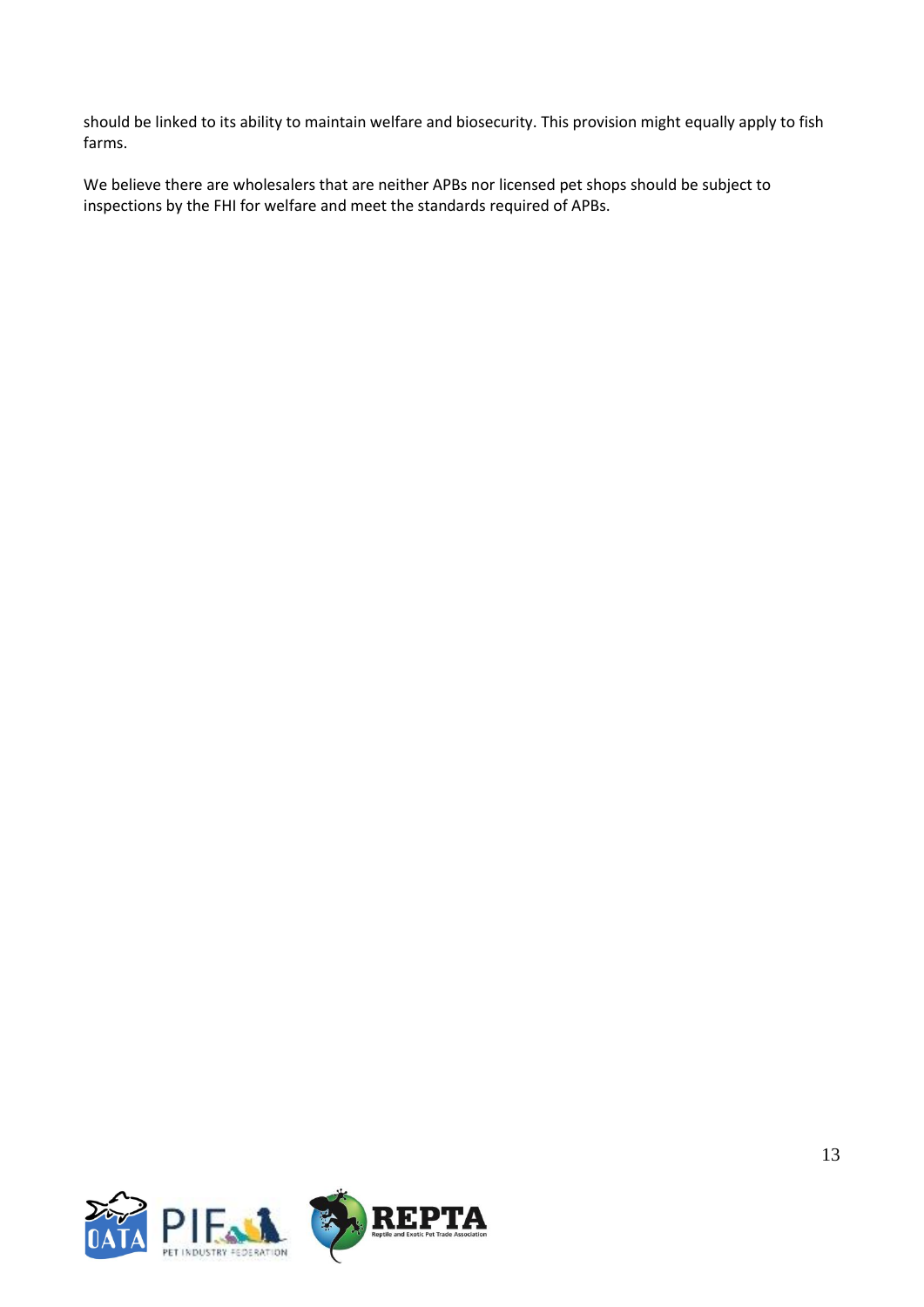## **Ornamental Aquatic Trade Association (OATA)**

OATA was established in 1991 and represents businesses operating from over 800 sites in the UK providing services for the approximately 1 in 7 households in the UK who own either aquariums or garden ponds. Amongst our members are importers, wholesalers, consolidators and retailers of live aquatic organisms (including fish, crustacean, molluscs, corals and plants). Fish being the only vertebrates the comments made apply directly to them. We also have UK based fish farmers as members as well as importers, manufacturers, distributors of dry goods such as food, pond liners and aquariums.

OATA has a Code Of Conduct (plus explanatory material), biosecurity code), care sheets, video's, , an App. All of this is freely available to businesses and members of the public for free from our website<sup>6</sup> Additionally we make available distance training, plastic bags with care information on them available for purchase.

OATA has been actively involved in trying to standardise pet shop licensing in the UK since 1992. Latterly we help produce the 2013 Pet Vending Guidelines published by the Chartered Institute of Environmental Health. In 2014 we produced a report on a Freedom of Information request sent to all local authorities that clearly demonstrated that there were clear differences between local authorities in charging, who under took inspections, to which standards inspections were undertaken.<sup>7</sup> This inconsistency does not serve the cause of animal welfare.We also sought our members views which amplified the findings of the report mentioned above .The situation as it stood was unacceptable in terms of animal welfare and did nothing to support businesses investing in staff training, husbandry and equipment to ensure that the welfare of animals in their care are provided for.

To address this issue we have tried to ensure current provisions are used to the maximum extent possible. To this end we have entered a co-ordinated partnership Primary Authority relationship with the City of London Corporation<sup>8</sup>. This covers pet shop licences and specifically insists that an inspection plan<sup>9</sup> is followed.

OATA believes the welfare of fish anywhere in the commercial supply chain (including those trading informally) trading either through traditional "bricks and mortar" retail shops or via the internet should never fall below a good standard. Any inspection system should employ the expertise and rigour sufficient to ensure this standard is met taking account of such matters as the species concerned, their source and the degree to which an operation is visible to the public while being both proportionate and risk based.



 $\overline{a}$ 



<sup>6</sup> Welfare Code<http://www.ornamentalfish.org/conservation-welfare/welfare/water-quality>

Biosecurity http://www.ornamentalfish.org/conservation-welfare/welfare/biosecurity

Care sheets, videos etc http://www.ornamentalfish.org/fish-keeper/useful-information<br><sup>7</sup> Full report can be seen here: http://www.ornamentalfish.org/wp-content/uploads/2014/04/FOI-Request-on-Pet-Shop-Licensing\_FINAL.pdf

<sup>8</sup> http://www.ornamentalfish.org/primary-authority

<sup>&</sup>lt;sup>9</sup> http://www.ornamentalfish.org/wp-content/uploads/2014/12/Summary-of-the-Primary-Authority-Inspection-Planrequirements.pdf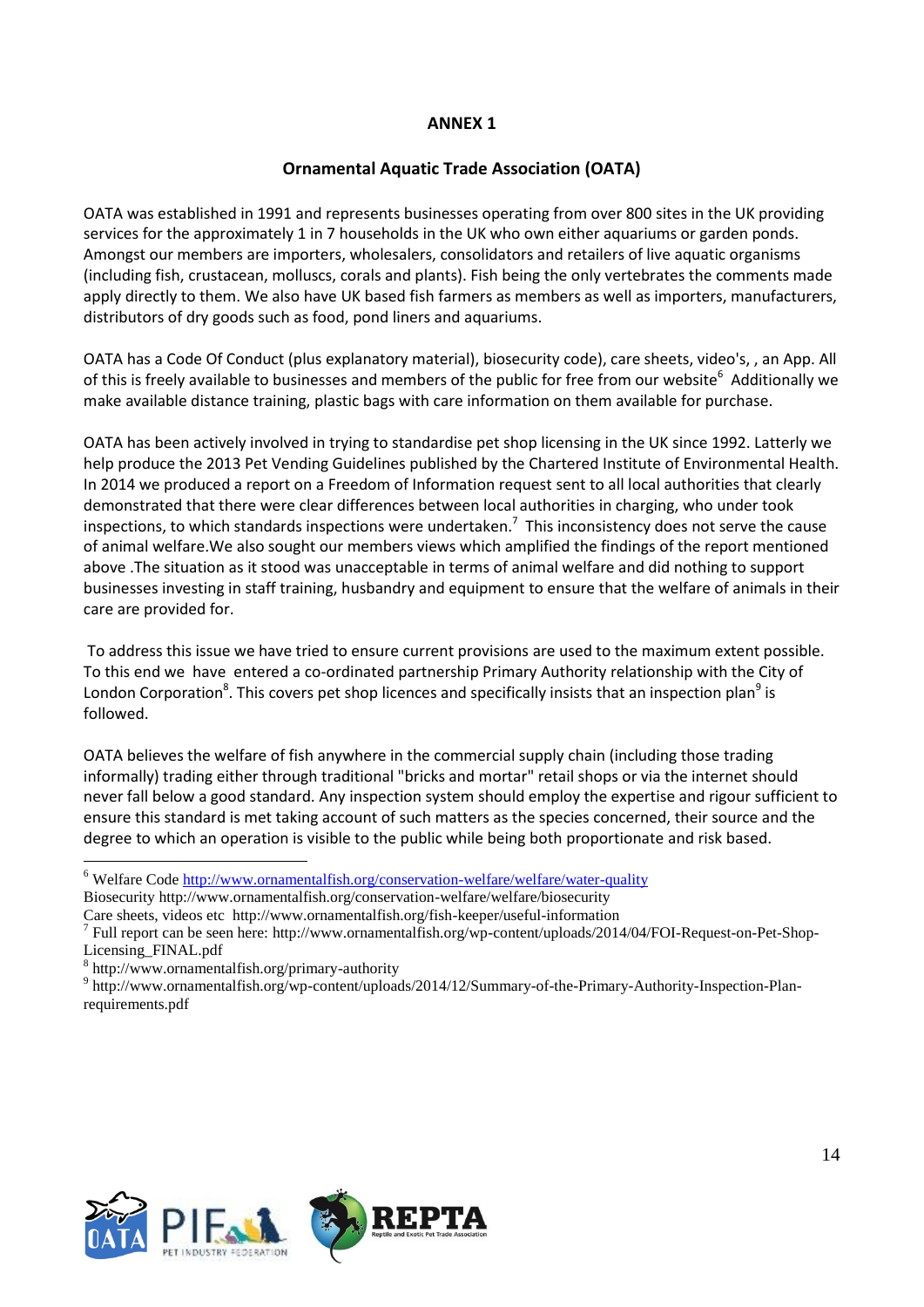## **Pet Industry Federation (PIF)**

The Pet Industry Federation (PIF) is the membership association for pet industry specialists in the UK and has nearly 2,000 businesses within its membership. As a Federation it combines five specialist trade associations under one umbrella group. Federation members are pet industry specialists and include groomers, kennel, catteries, home boarders, pet retailers and manufacturers, pet sitters and dog walkers. We are the only organisation to represent all the different sectors of the pet industry.

PIF provides its members with a range of relevant business related products and services to help their business grow and succeed. PIF raises standards of professionalism within the pet industry by providing a range of industry-led qualifications and training in dog grooming, pet retail and kennel & cattery management and by organising a range of workshops, seminars and educational events for both member and non-members. PIF also represents its members' interests on external groups and with local and national government. PIF was involved in drafting the model licence conditions for pet vending 2013, and was instrumental in establishing a working group to look at revising the model conditions for kennels, home boarders and day crèches. PIF sits on the Pet Advisory Committee; the Pet Advertising Advisory Group and the Canine Feline Sector Group.

PIF has been at the forefront of change within the pet industry for many years. We believe that education is key to raising standards and helping to ensure that animal welfare is at the heart of a pet business. We have produced a series of online courses on animal husbandry and we work closely with City & Guilds to deliver dog grooming and pet store management courses.

PIF has just entered a Primary Authority scheme with the City of London Corporation to help standardise pet retail licensing criteria and in June 2015 we launched a grooming school with Hadlow College in Tunbridge Wells. About 50 students are studying at this state of the art grooming school, under some of the best grooming tutors in the UK. This exciting initiative is a great way for to bring industry and education together and means that the next generation of dog groomers can get the right qualifications that will see them succeed in a commercial grooming environment.

PIF launched the first robust sales tracking insights for the UK's pet food industry, collaborating with GfK, a big market research specialist. It was the first time anyone had tried to put together comprehensive data on areas that were non-grocery. GfK's collection of data includes everything from online shops to independent pet store and big pet retailers, so we now have a comprehensive view of what's going on within the trade. This data has been collected since the beginning of last year and the figures will be updated every quarter. It will give everyone a greater indication of market trends in terms of food and treats.

The British Dog Grooming Championship in October 2015, was the biggest grooming event in the calendar. It was a sell-out and the new location at the Warwickshire Exhibition Centre was extraordinarily successful. In addition, PIF organises the Pet Industry Forum and Awards, an event which provides networking and learning opportunities for pet retailers and manufacturers, and celebrates successful businesses with an increasingly renowned Awards dinner in the evening. PIF also organised a 'Meet the Buyer' event which enabled 37 manufacturers to meet 13 retail buyers from the UK and Europe. Finally, PIF has teamed up with UKTI to become accredited for the Trade Access Programme. We will now work with UKTI to develop and deliver a programme of customer support at international trade shows.



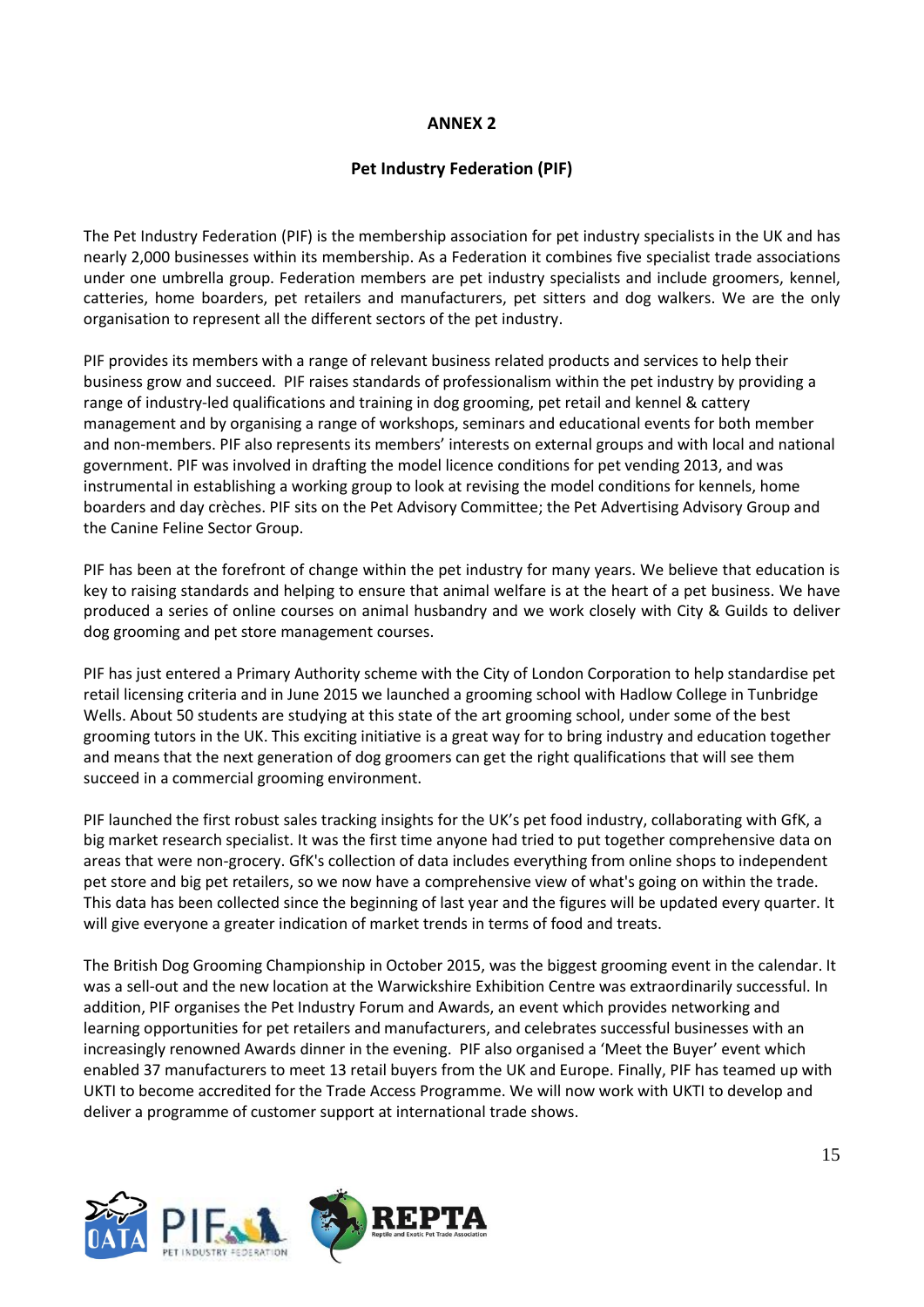#### **Annex 3**

## **Reptile and Exotic Pet Trade Association (REPTA)**

REPTA was formed in 2005 to specifically represent the reptile industry and the commercial trade in other exotic species. Herptiles are the fourth most commonly kept group of companion animals, with approximately 1,300 pet shops offering reptiles and amphibians for sale. The number of reptiles (and amphibians) kept in the UK now exceeds seven million animals and in 2014 the industry was valued at approximately two hundred and fifty million pounds.

REPTA has been actively involved with a wide range of legislation, including the Animal Welfare Act, CITES, COTES and Invasive Alien Species. We are a signatory to the Partnership for Action Against Wildlife Crime (PAAG) & Associated Parliamentary Group for Animal Welfare (APGAW) and are members of the Pet Advertising Advisory Group (PAG) etc.

The REPTA board comprise membership from importers, wholesalers, manufacturers, distributors, livefood breeders and retailers. Our remit is to help promote and encourage the responsible and sustainable trade in reptiles and amphibians kept for companionship. We produce a range of support materials and were instrumental advisors to the Federation of British Herpetologists (FBH) in producing the Codes of Practice for Privately Kept Reptiles and Amphibians. REPTA also offers an advisory service in order to assist retail outlets comply with current legislation.

The health and welfare of captive reptiles and amphibians is our number one priority and we work closely with other organisations, including welfare groups and veterinarians, in order to promote best practice across the sector.

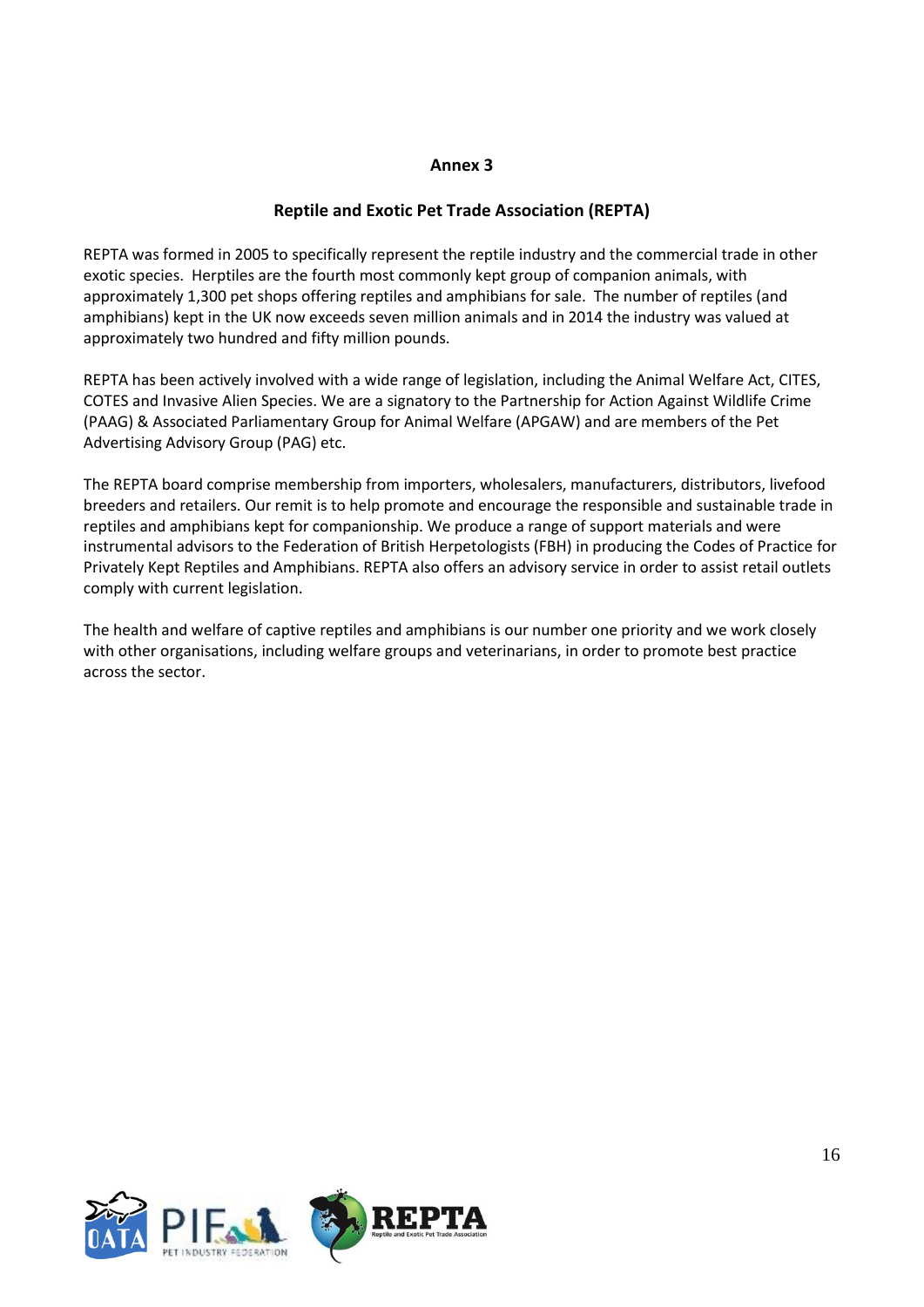#### **Definitions**

'pet animal' means an animal of the species listed below which: (a) is kept in a household, or in the case of aquatic animals, kept in noncommercial ornamental aquaria; (b) when moved, accompanies for the purpose of a non-commercial movement the pet keeper, or a natural person acting on behalf of and in agreement with the pet keeper, and which remains during such noncommercial movement under the responsibility of the pet keeper or such person

'pet keeper' means a natural person keeping a pet animal;

'operator' means a natural or legal person, having animals and products under their responsibility, including animal keepers and transporters, but excluding pet keepers and veterinarians

'establishment' means any premises, structure, or any environment, in which animals or germinal products are kept, except for: (a) households keeping pet animals; (b) non-commercial aquaria keeping aquatic animals; (c) veterinary practices or clinics;

#### **Species of pet animalsfor the purposes of our response**

Dogs (Canis lupus familiaris) Cats (Felis silvestris catus) Ferrets (Mustela putorius furo) Ornamental fish Amphibia Reptiles Birds: all species of birds other than poultry intended for food production Mammals: rodents and rabbits other than those intended for food production.

From:

Position of the Council at first reading with a view to the adoption of a REGULATION OF THE EUROPEAN PARLIAMENT AND OF THE COUNCIL on transmissible animal diseases and amending and repealing certain acts in the area of animal health ("Animal Health Law") - Adopted by the Council on 14 December 2015 http://data.consilium.europa.eu/doc/document/ST-11779-2015-REV-1/en/pdf

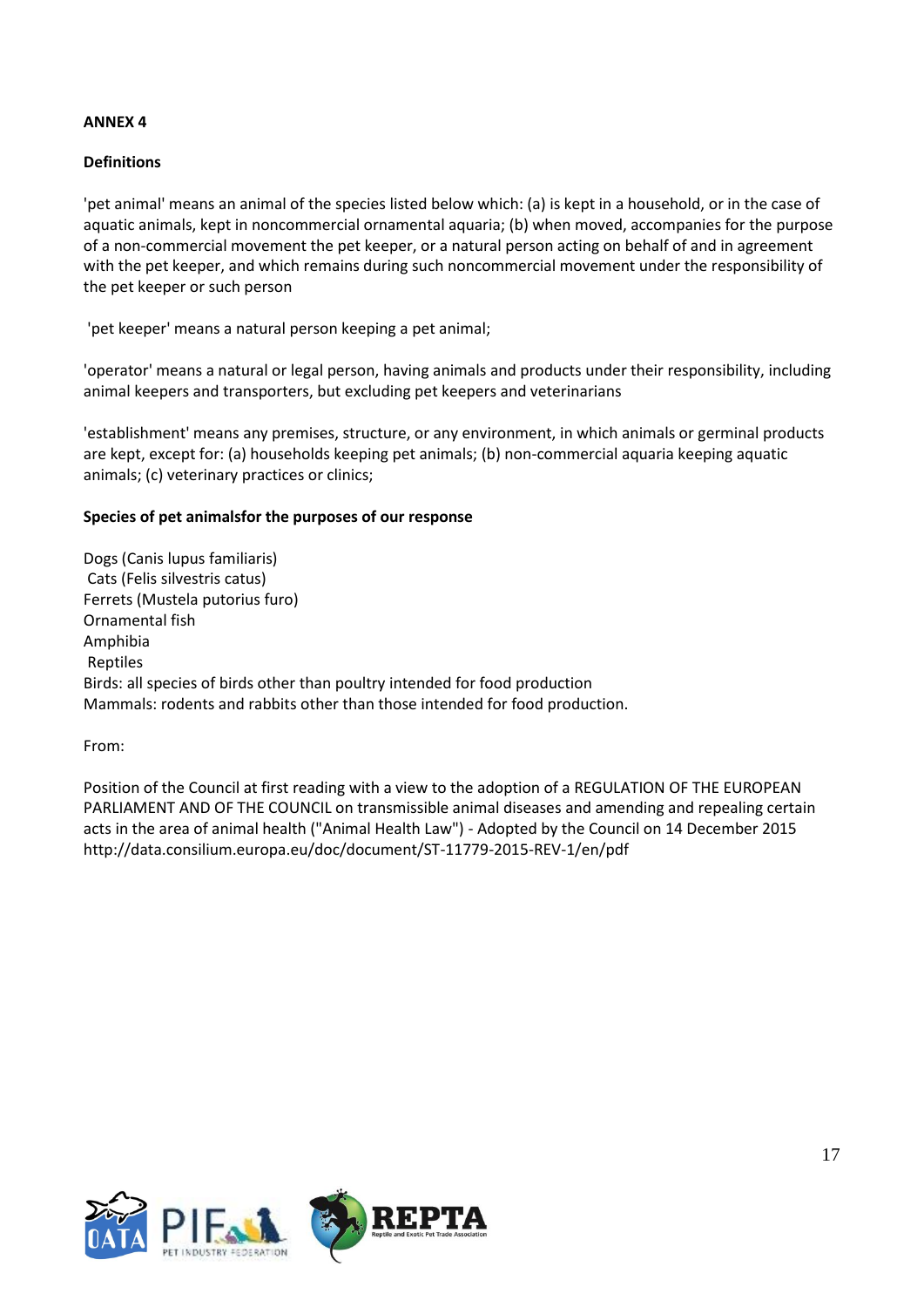#### **FREEDOM OF INFORMATION REQUEST- PET SHOP LICENSING-JAN 2016**

#### **RESPONSES FROM 198 COUNCILS AS OF MARCH 4 th, 2016**

| ı. | In total how many pet shops do you license? 1,504 |     |         |               |      |       |
|----|---------------------------------------------------|-----|---------|---------------|------|-------|
|    | Of these how many are licensed to sell:           |     |         |               |      |       |
|    | Dogs                                              | 62  | $4.1\%$ | Small mammals | 817  | 54.3% |
|    | Cats                                              | 106 | 7%      | Reptiles      | 692  | 46%   |
|    | <b>Birds</b>                                      | 611 | 40.6%   | Fish          | 1160 | 77%   |
|    | Primates                                          | 20  | 1.3%    |               |      |       |

#### 2. **How many pet shops are in private dwellings?** 101 (6.7%) in 63 councils

| ۷. | Who carries out your pet shop licensing visits? |              |            |            |  |
|----|-------------------------------------------------|--------------|------------|------------|--|
|    | Environmental Health Officer                    | 78 (39.4%)   | Dog Warden | $22(11\%)$ |  |
|    | Licensing Officer                               | $58(29.3\%)$ | Vet        | 45(23%)    |  |
|    | Other                                           | 78 (39.4%)   |            |            |  |

Note that vets are mostly used when deemed "necessary" or for new applications

| J.                                                                                           | Upon what do you base your pet shop license conditions? |            |                             |             |  |  |
|----------------------------------------------------------------------------------------------|---------------------------------------------------------|------------|-----------------------------|-------------|--|--|
|                                                                                              | 1992 LGA Guidelines                                     | 14(7%)     | 2013 Pet Vending Guidelines | $110(56\%)$ |  |  |
|                                                                                              | 1998 LGA Guidelines                                     | $61(31\%)$ | Pet Care Trust OA standards | 6(3%)       |  |  |
|                                                                                              | <b>PA</b> Inspection Plan                               | 6(3%)      | Other                       | $32(16\%)$  |  |  |
| $\mathbf{r} \cdot \mathbf{r} \cdot \mathbf{r}$ and $\mathbf{r} \cdot \mathbf{r}$<br>$\cdots$ |                                                         |            |                             |             |  |  |

If "Other" please specify what:

#### **4. How frequently do you conduct licensing visits?**

| - ⊤•          | TION HUGHUIN AO TOU CONAUGH NUMBINE TIBILB.      |                              |                                        |              |  |  |
|---------------|--------------------------------------------------|------------------------------|----------------------------------------|--------------|--|--|
|               |                                                  | 78%<br>$\overline{10}$<br>∸∼ | More<br>annually<br>trequently<br>than | 29<br>$15\%$ |  |  |
|               | annually<br>trequently<br>than<br>$_{\rm{LESS}}$ | $(11\%$<br>$^{\sim}$<br>41   |                                        |              |  |  |
| $\sim$ $\sim$ | $\sim$<br>$\sim$                                 |                              |                                        |              |  |  |

If not annually please specify:

|            | For what other reasons will you visit a pet shop? |             |            |           |  |
|------------|---------------------------------------------------|-------------|------------|-----------|--|
|            | Pre booked monitoring visit                       | 48 $(24%)$  | Complaints | 193 (98%) |  |
|            | Unannounced spot checks                           | $118(60\%)$ | Other      |           |  |
| ___<br>. . |                                                   |             |            |           |  |

If other please specify most frequent reason:

| 6. | What do you charge annually for a pet shop license?       | Avg £146.69 (SD £67.15)<br>Median £128 (min. £52.80 and max<br>£413.00 |         |  |
|----|-----------------------------------------------------------|------------------------------------------------------------------------|---------|--|
|    | Do (or have) those officers licensing pet shops undertake | Please answer                                                          |         |  |
|    | relevant specialist training?                             | Yes                                                                    | No      |  |
|    |                                                           | 144(73%)                                                               | 54(27%) |  |

| 8. | Do you ensure the pet shop being licensed is a "business" by checking |                          |                                                                                                     |              |  |  |
|----|-----------------------------------------------------------------------|--------------------------|-----------------------------------------------------------------------------------------------------|--------------|--|--|
|    | they are registered for business rates                                | $38(19\%)$               | that any necessary planning<br>consents for use of the premises as<br>a pet shop have been obtained | 97(49%)      |  |  |
|    | public liability insurance is in place                                | <b>130</b><br>$(65.7\%)$ | Other                                                                                               | $27(13.6\%)$ |  |  |





٦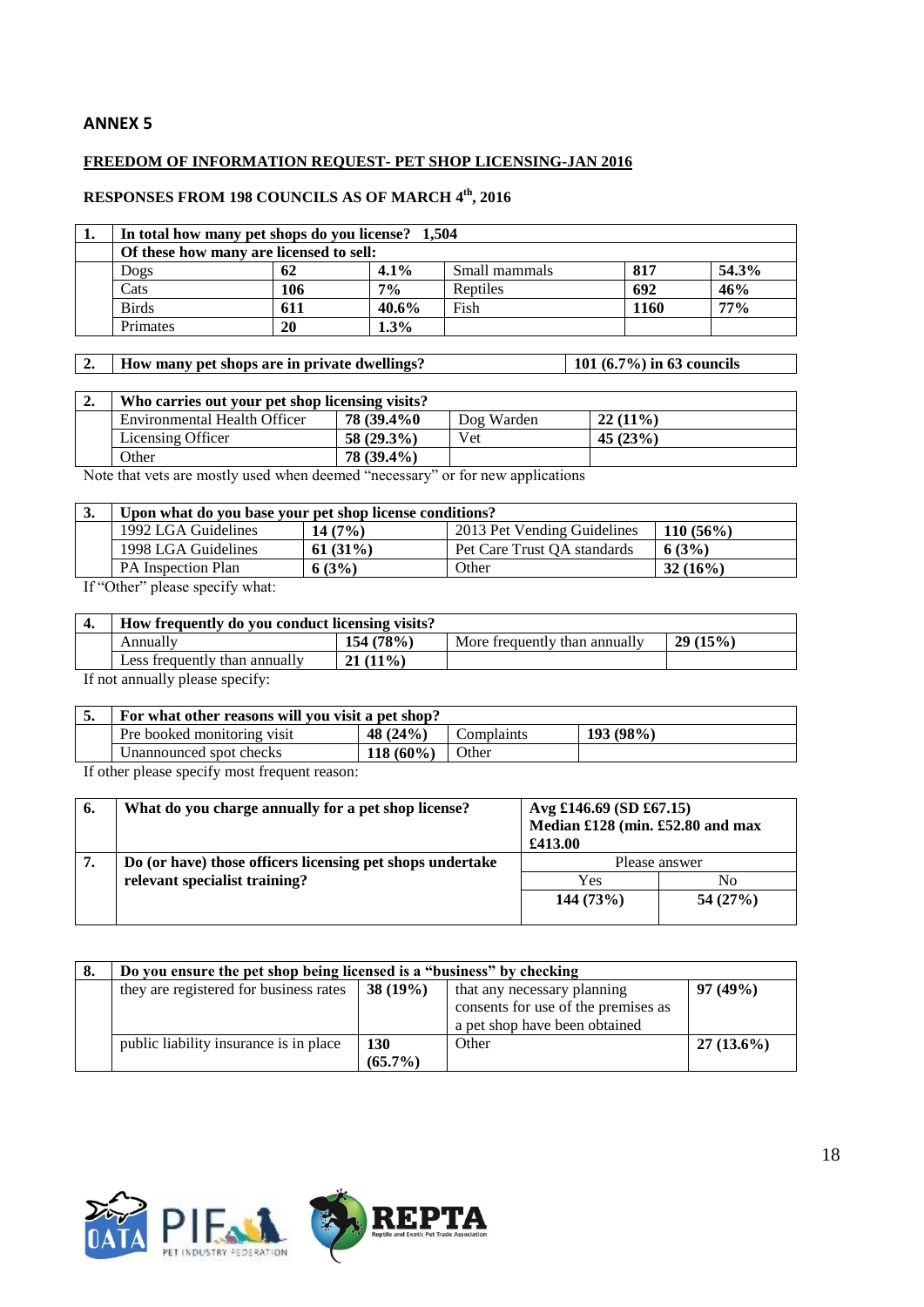#### **Pet Industry Federation survey of pet industry**

The Pet Industry Federation (PIF) ran a survey of pet industry businesses in 2016 to determine their views on the licensing consultation, in order that they could be represented within our response. Over 300 pet businesses completed the survey, and predominantly comprised pet retailers, kennels, catteries, home boarders and dog groomers, as well as dog walkers and pet sitters. A summary of the results is as follows:

- 1) **85% of respondents agreed with the proposals to introduce a single animal establishment licence** In terms of comments, many respondents felt that clarity and consistency with regard to inspections were paramount and that it was essential that inspectors understood how to inspect pet businesses.
- 2) **91% of respondents agreed that Model Conditions should be required for activities where they have been agreed.**

Respondents commented that if model conditions were made compulsory, pet businesses would need time to adapt to the new conditions. Consistency was key, and many respondents felt that there were too many variants of licensing criteria being used which they hoped that the requirement of a single set of conditions would address.

- 3) **93% of respondents agreed that the sale of puppies should be prohibited below 8 weeks of age.**
- 4) **97% agreed with the proposal to legally require pet sales to provide written information when selling animals.**
- 5) **94% agreed with the proposal to allow licences to be issued for a fixed term, but not from a set point in the year.**

Many thought that this was common sense, running annually from the date of issue. They also felt that this would help alleviate the burden on councils.

- 6) **88% felt that the length of time between inspections could be increased to up to three years, and that 'earned recognition' were brought in to reward well run establishments.** Many businesses in their comments also felt that unannounced 'spot-check' visits would be good, and that if complaints were received about an establishment then this should trigger an inspection.
- 7) **81% agreed that licences could be transferable, but that establishments should be inspected within two months of new owners taking over.**

Those commented were generally those who disagreed with this suggestion and felt that inspections should occur before a new licence was granted.

8) **65% of respondents felt that UKAS accredited schemes could be considered as an alternative to local authority licensing**

As additional comments, many respondents were keen however that local authorities retained some control to ensure independence and consistency. Inspectors who understood pet businesses and had received relevant training in that area was also felt to be a key factor. Some felt that the public should be able to view lists of licensed businesses.

9) **90% of respondents felt that accredited schemes should be introduced in unlicensed areas.**  Many respondents felt that anyone whose business was working with animals should be licensed. Many commented that dog groomers should be required to be accredited, to help raise standards and protect animal welfare, especially as there was no requirement currently for training or qualifications in that area and agreed that the British Dog Groomers Association could develop such a register. Other answers included the need for pet sitters and dog walkers to be included on a